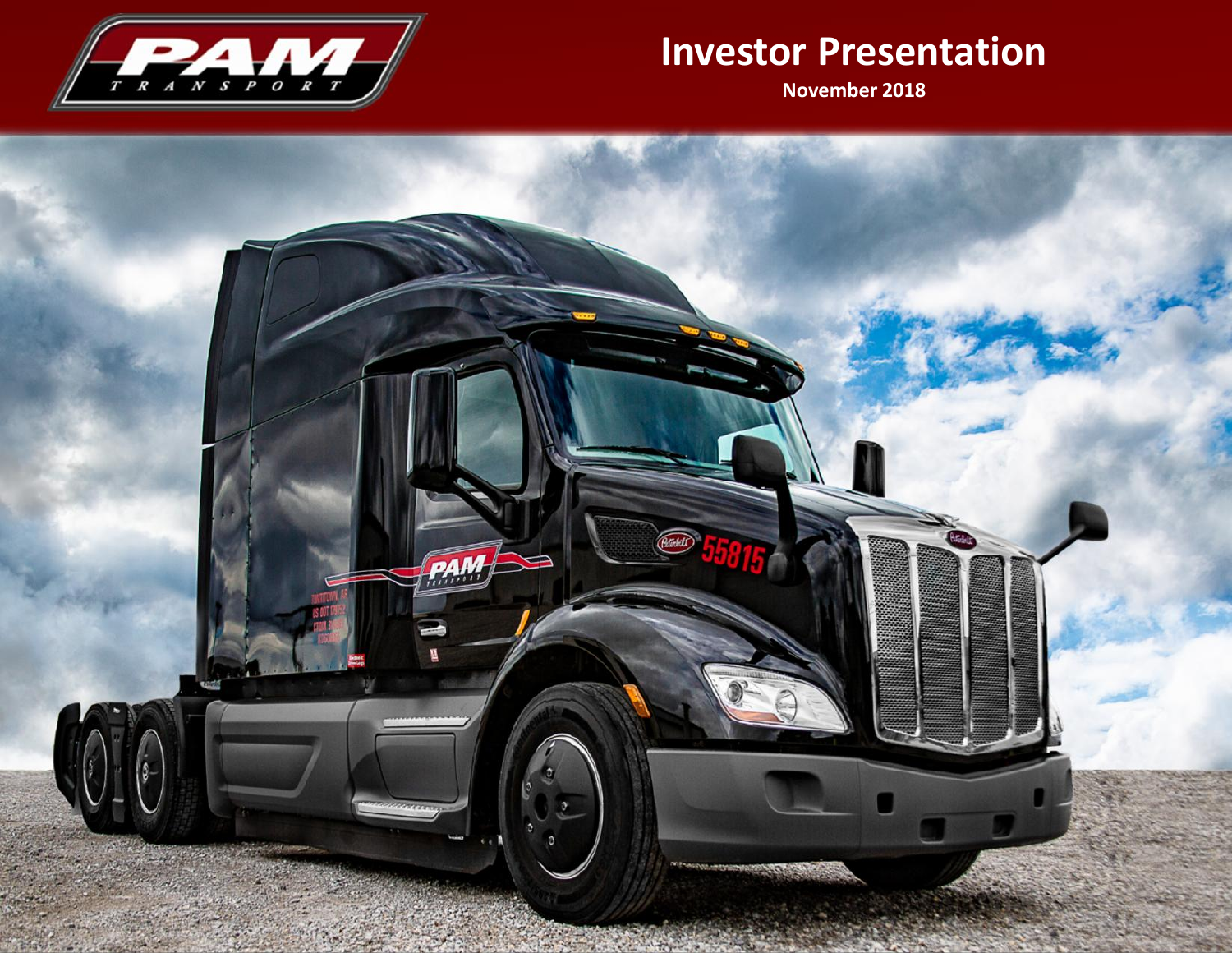

# **DISCLAIMER**

The information contained in this presentation is provided by PAM Transport, Inc. ("PAM", or the "Company") to you solely for your reference and may not be retransmitted or distributed to any other persons for any purpose. The information is subject to change without notice, its accuracy is not guaranteed, has not been independently verified and it may not contain all material information concerning the Company. The Company nor any of their respective directors makes any representation or warranty (express or implied) regarding, and assumes any responsibility or liability for, the accuracy or completeness of, or any errors or omissions in, any information or opinions contained herein. None of the Company or any of its respective directors, officers, employees, stockholders or affiliates nor any other person accepts any liability (in negligence, or otherwise) whatsoever for any loss howsoever arising from any use of this presentation or its contents or otherwise arising in connection therewith. No reliance may be placed for any purposes whatsoever on the information set forth in this presentation or **on its completeness.**

PAM Transport, Inc. is a publicly traded company. Improper use of the information may subject the user to federal and state securities law violations. This presentation does not constitute or form part of any offer or invitation for sale or subscription of or solicitation or invitation of any offer to buy or subscribe for any securities, nor shall it or any part of it for the basis of or be relied on in connection with any contract **or commitment whatsoever.**

Some of the statements contained in this presentation might be considered forward-looking statements. These statements identify prospective information. Forward-looking statements can be identified by words such as: "expect," "anticipate," "intend," "plan," "goal," "seek," "believe," "project," "estimate," "future," "likely," "may," "should" and similar references to future periods. Forward-looking statements are based on information available at the time and/or management's good faith belief with respect to future events, and are subject to risks and uncertainties that could cause actual performance or results to differ materially from those expressed in the statements. These forward-looking statements are subject to a number of factors that may cause actual results to differ materially from the expectations described. Additional information about the factors that may adversely affect these forward-looking statements is contained in the Company's reports and filings with the Securities and Exchange Commission. The Company assumes no obligation to update forward-looking statements to reflect actual results, changes in assumptions or changes in other factors affecting forward looking information except to the **extent required by applicable securities laws.**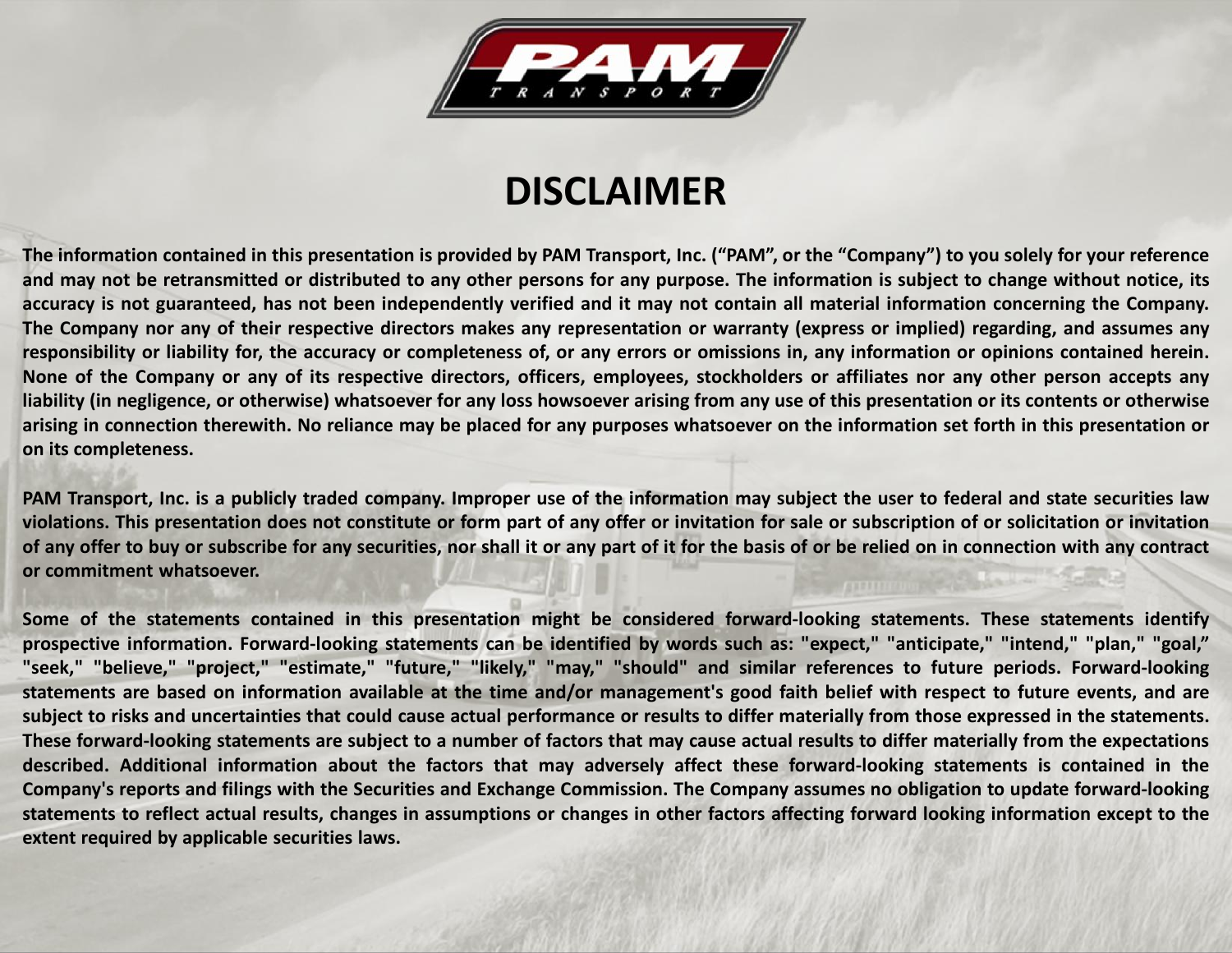### Company Presenters



#### **Dan Cushman – Director, President & CEO**

Has served as President and CEO since July 2009. Prior to his employment with the Company, Mr. Cushman served as Vice President of Sales and Marketing for CRST International, Inc. in Cedar Rapids, Iowa ("CRST") from July 2008 to July 2009, and as Vice President and General Manager of Dedicated Services for CRST from March 2008 to July 2008. From January 2007 to March 2008, Mr. Cushman was Senior Executive Vice President and Chief Marketing Officer for Werner Enterprises in Omaha, Nebraska. From January 2002 to December 2006, he served as Executive Vice President Chief Marketing and Operations Officer for Werner Enterprises.



#### **Allen West – Chief Financial Officer**

Has served as Vice President of Finance, Chief Financial Officer, Secretary and Treasurer since June 2013. Mr. West served as Vice President of Tax and Financial Reporting of PTSI from 2007 to June 2013 and as Director of Tax from 1997 to 2007. Prior to joining PTSI, Mr. West served in various finance related capacities within the trucking industry and within public accounting. He is a Certified Public Accountant and a Chartered Global Management Accountant.

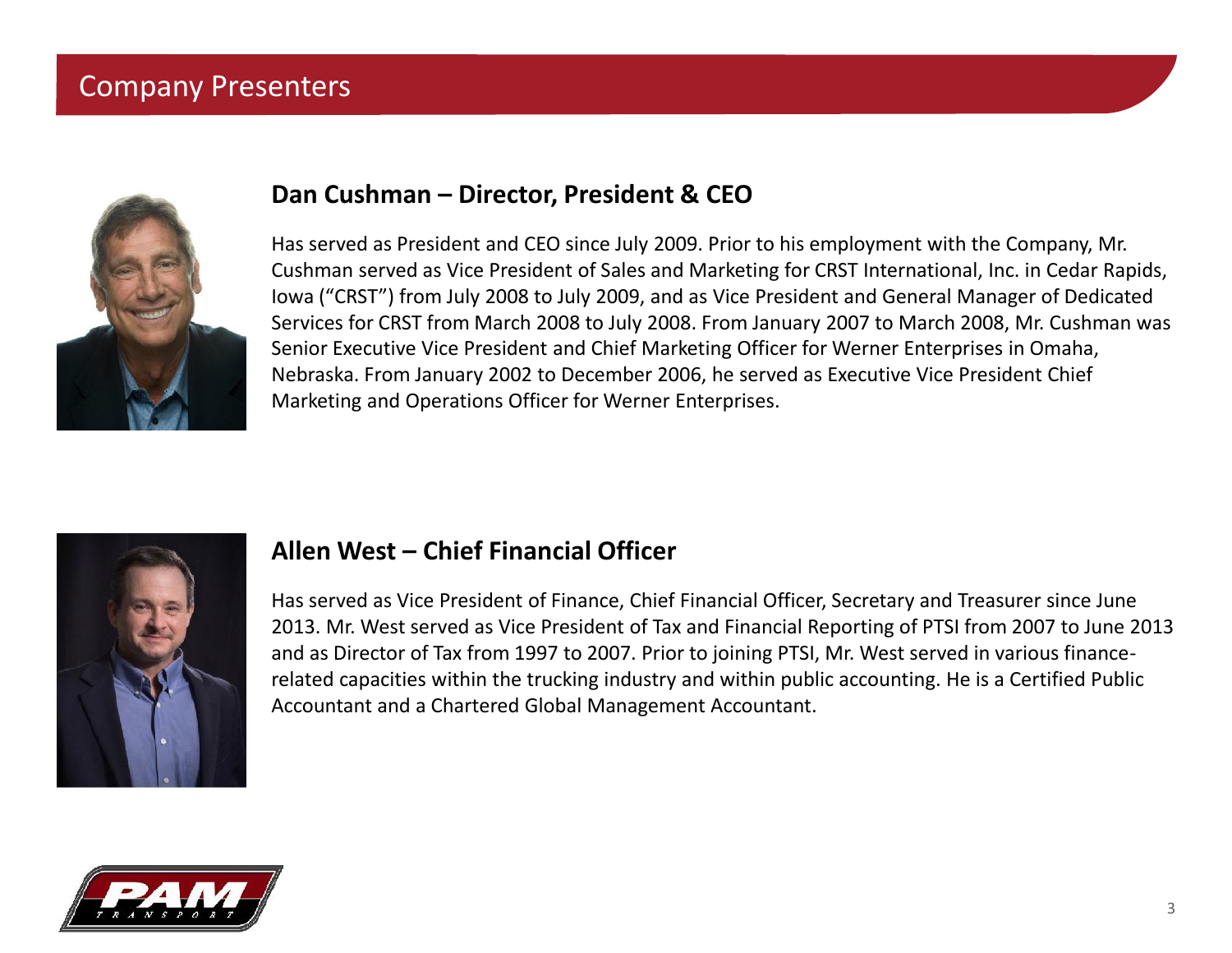

# **Nasdaq: PTSI**

- **Founded in 1980**
- **2,025 trucks (class 8)**
- **6,400 trailers**
- **Truckload – Dry Van**
- **50% Automotive**
- **50% Cross-border**
- **50% Dedicated / quasi-dedicated**

## **Service Offerings**

- **Team Expedited**
- **Dedicated**
- **Irregular route truckload**
- **International cross-border**
- **Regional / Local**
- **Logistics**
- **Power only**

## **Markets**

- **Automotive**
- **Retail**
- **Manufacturing**
- **General commodity**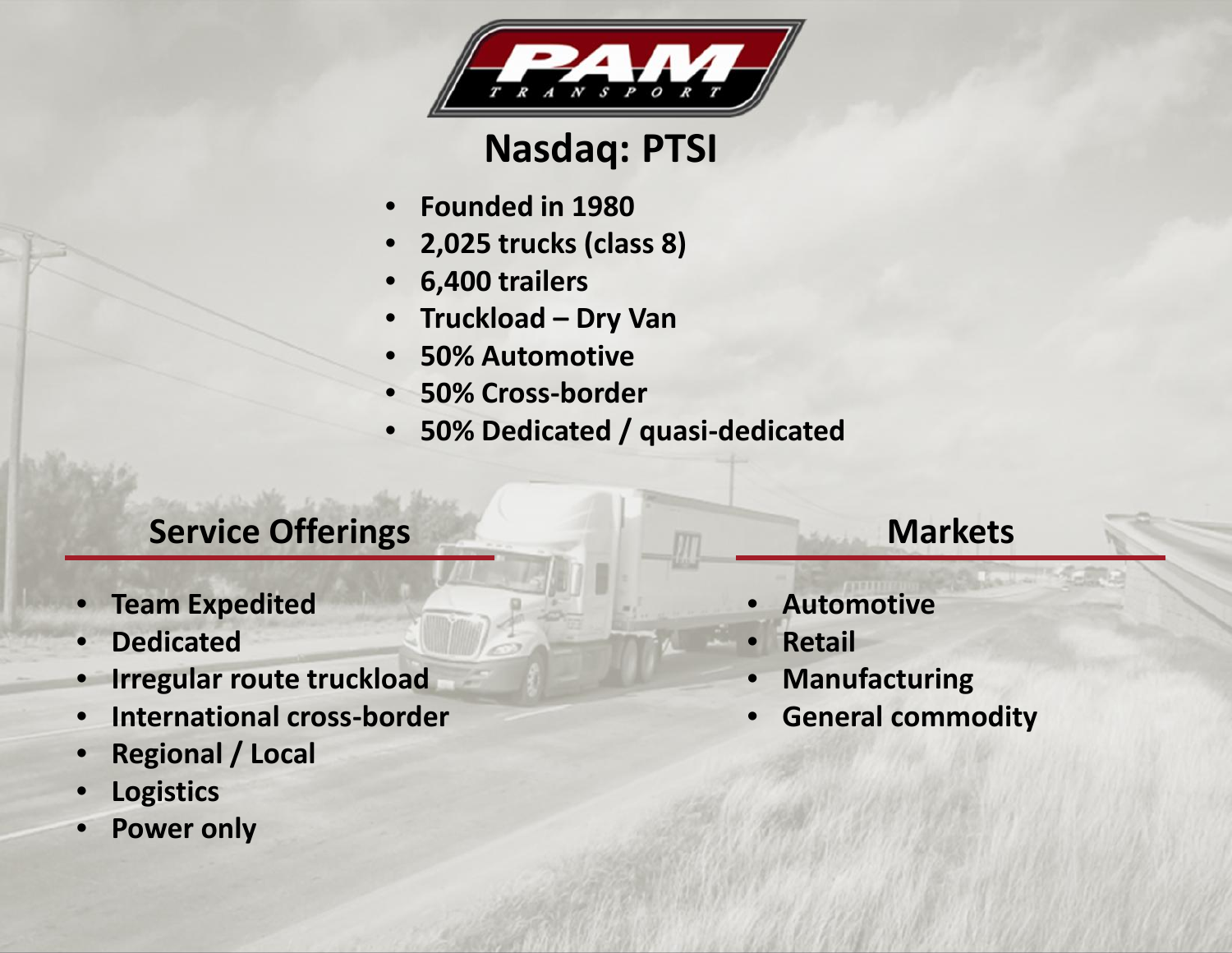## Key Strategic Changes

|                    | <b>Prior to June 2009</b>                                                                                                                                                                                                                                                                      | June 2009 - Current                                                                                                                                                                     |
|--------------------|------------------------------------------------------------------------------------------------------------------------------------------------------------------------------------------------------------------------------------------------------------------------------------------------|-----------------------------------------------------------------------------------------------------------------------------------------------------------------------------------------|
| Who is<br>PAM?     | Fragmented perception by customers, vendors, and<br>investors<br>• Viewed individually, none were noteworthy<br>Decker Transport<br><b>PAM Transport</b><br><b>PAM Dedicated Services</b><br><b>McNeil Express</b><br>Allen Freight Services<br><b>East Coast Logistics</b><br>Choctaw Express | <b>Re-branded as one operating Company</b><br><b>PAM Transport, Inc.</b><br>$-2,000+$ Trucks<br>6,000+ Trailers                                                                         |
| <b>Customers</b>   | <b>Highly concentrated</b><br>• 63% General Motors                                                                                                                                                                                                                                             | <b>Diversified</b><br>50% auto, diversified among major auto OEM/suppliers<br>$\bullet$<br>No one customer comprises more than 20% of revenue<br>Remaining 50% highly diversified       |
| <b>Asset Light</b> | <b>Stand alone logistics offering</b><br>Not integrated or complementary to asset based<br>operations                                                                                                                                                                                          | <b>Fully integrated Logistics offering</b><br>Unified marketing efforts that promote an asset backed<br>logistics service to customers                                                  |
| <b>Sales</b>       | <b>Telemarketers</b>                                                                                                                                                                                                                                                                           | <b>Comprehensive service offering</b><br><b>Diversified industry segments</b><br>Retail<br>Manufacturing<br>General commodity<br>Automotive                                             |
| <b>Pricing</b>     | No structured pricing methodology<br>Reactionary, customer driven                                                                                                                                                                                                                              | <b>Disciplined pricing strategy</b><br>Market driven, but with precise knowledge of specific<br>lane/mode cost structure<br>Focus on network balance and density                        |
| <b>Divisions</b>   | <b>Irrelevant</b><br>Organized Based on past acquisitions, not service<br>offerings or modes                                                                                                                                                                                                   | <b>Aligned</b><br>Visibility and accountability from marketing through final<br>profitability<br>Expedited<br>Automotive<br><b>Mexico</b><br>Irregular route<br>Logistics<br>Power only |

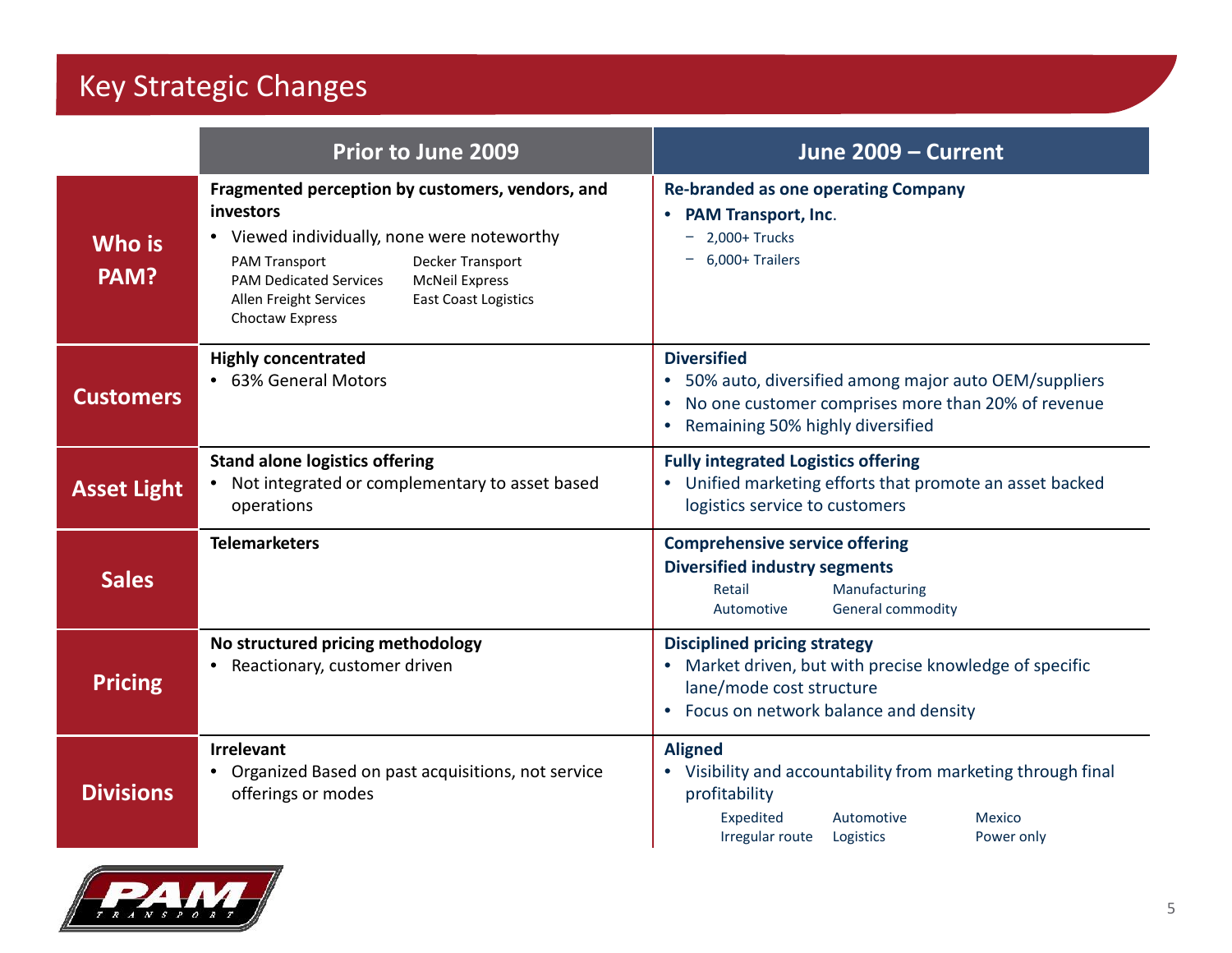## Operating Ratio History



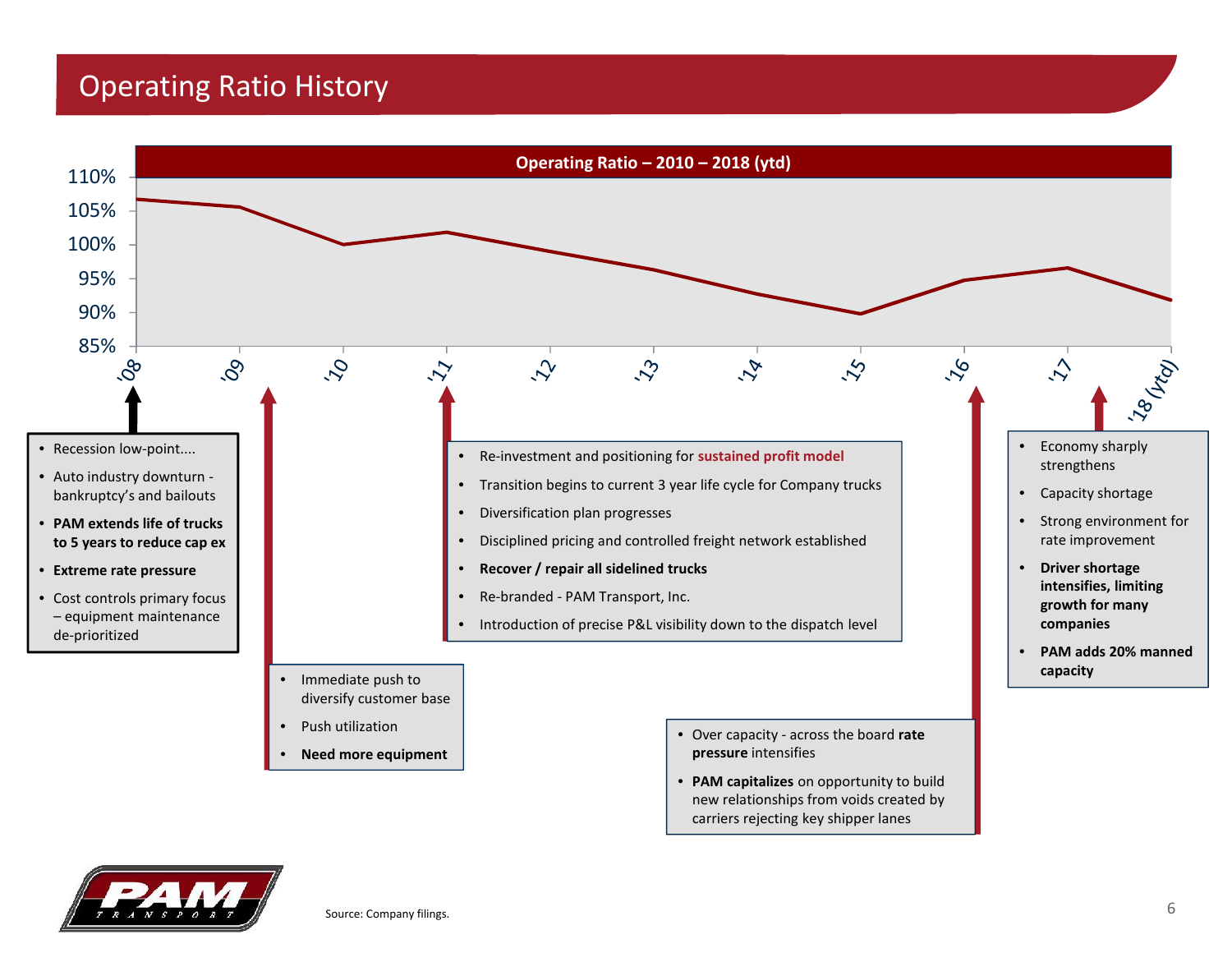## Future = Controlled Growth

#### **US / Mexico**

- Operations and sales staff in Mexico
- Acquire yard property on the border in Mexico increase presence / improve velocity of border crossings
- B1 visa driver program
- USMCA removes uncertainty regarding U.S. exit from NAFTA
- Strong reputation among cross-border customers and carrier partners

#### **Continue to increase customer awareness regarding service capabilities**

- 25+ years catering to Automotive one of the most demanding JIT industries in existence with HIGH penalties for failure
- This culture translates to unparalleled service capabilities applicable to all service sensitive shipper segments
- Full array of service offerings

#### **2016 strategy to gain market share with new shippers = paying dividends now**

- Growth in dedicated business with these customers
- Opens the door to even more non-automotive customers that gain confidence from our verifiable experience in retail and manufacturing

#### **One of the newest fleets in the industry**

- Attractive to drivers
- Increases dependability with customers
- Reduced costs in fuel/maintenance
- Higher resale/trade back value
- Attractive to Leasing program

#### **Continue to grow within automotive**

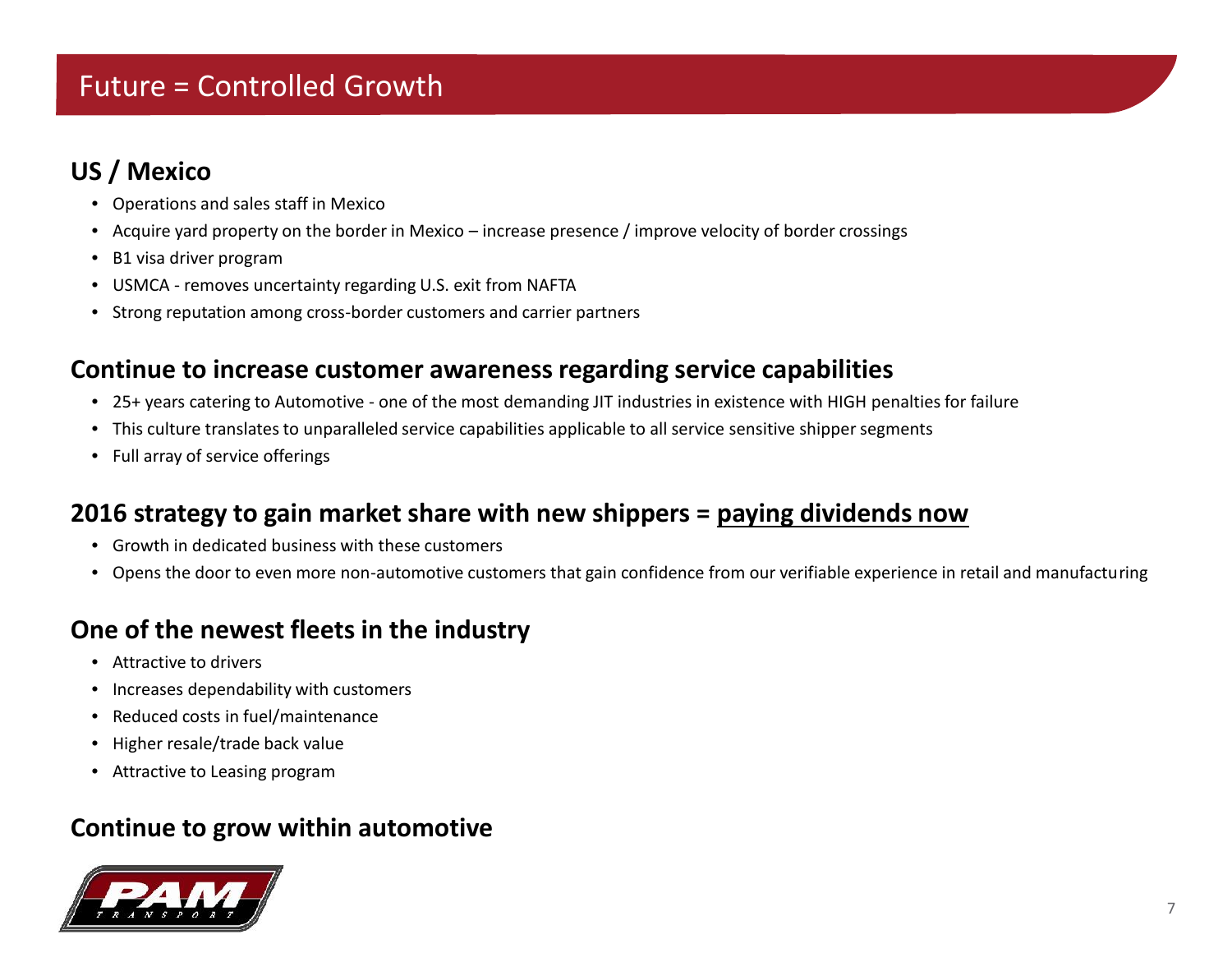

# **Operating and Financial Information**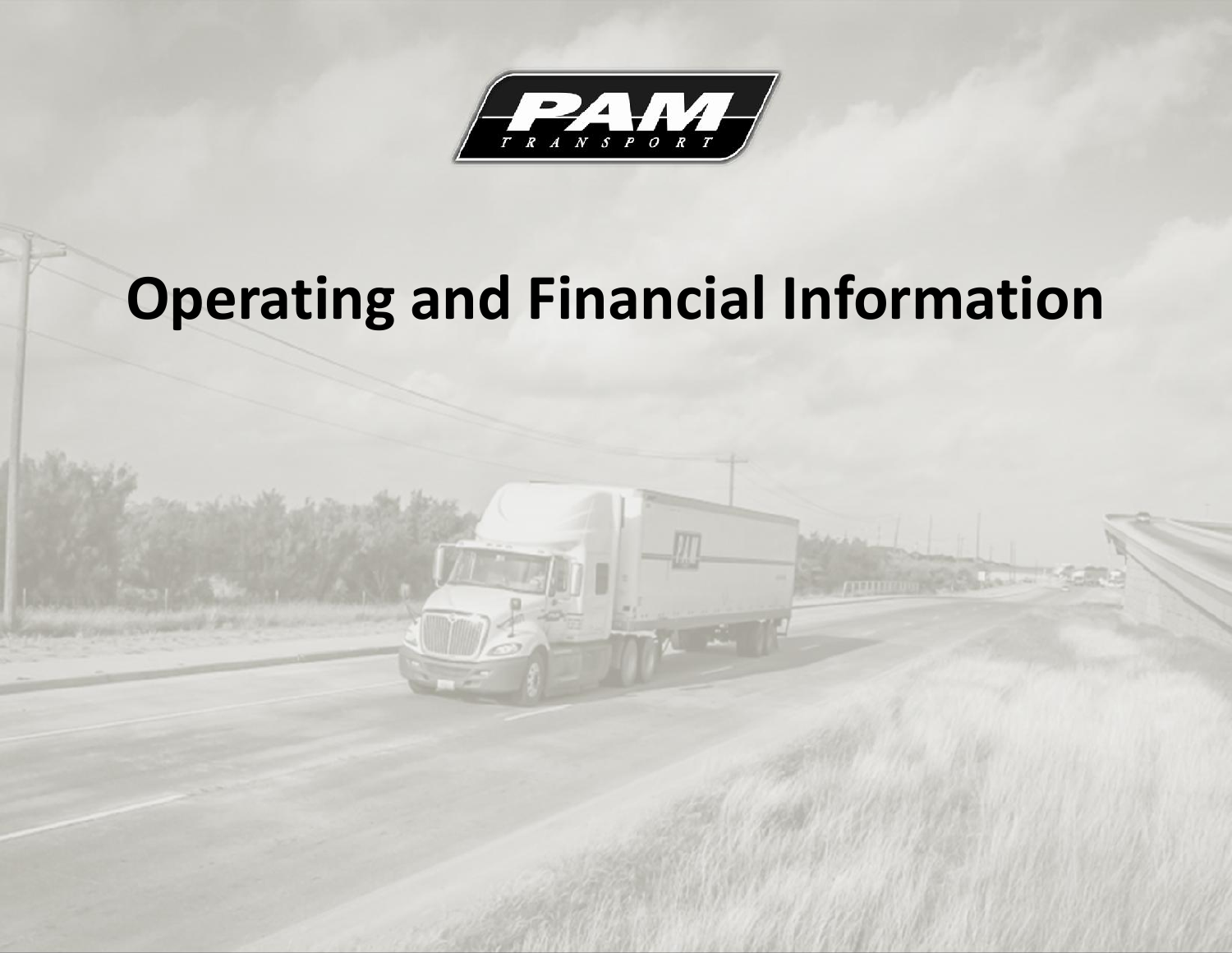## Our Strategic Customers: Top 25 By Revenue



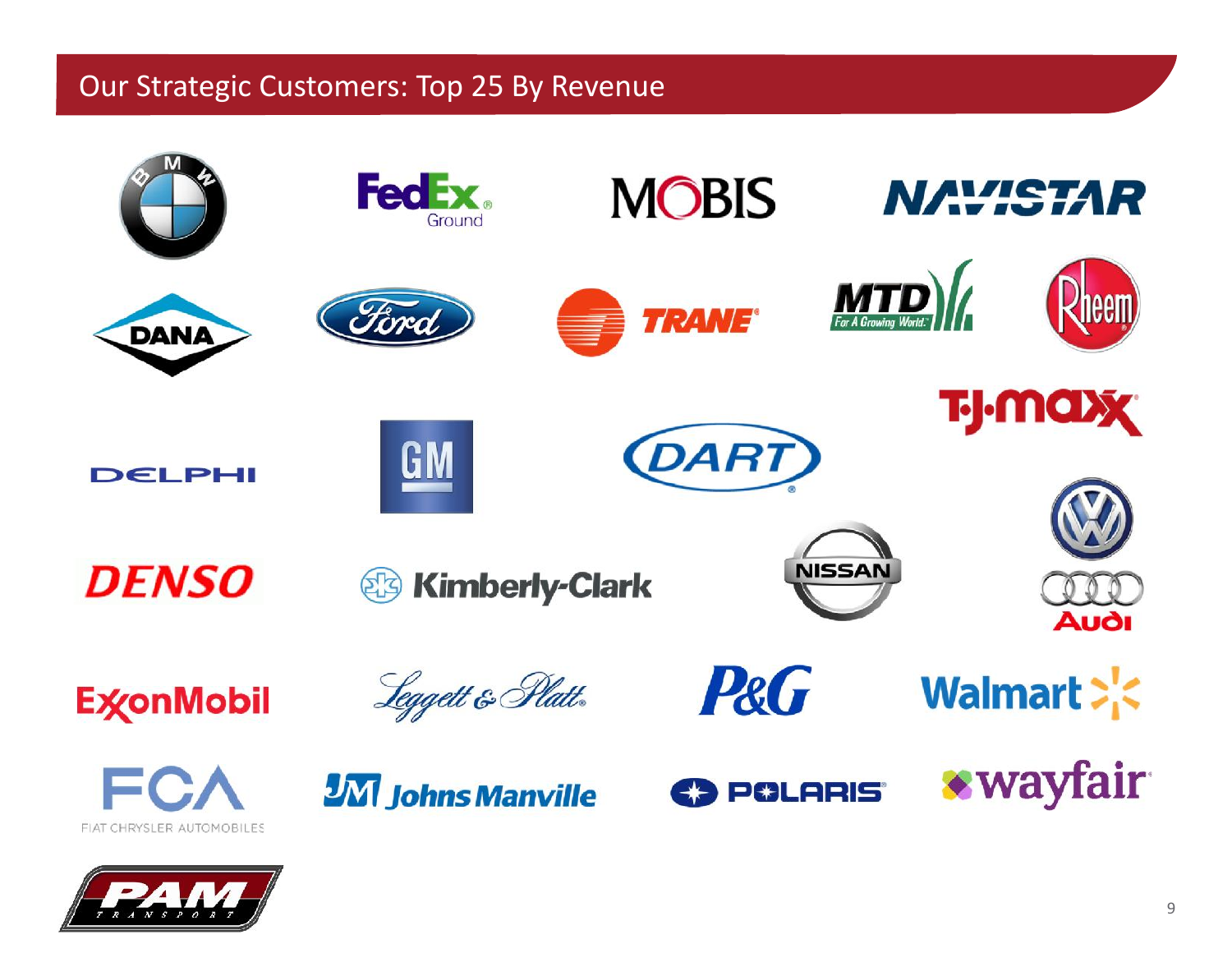## THE Cross Border Carrier

**Consistently expanded market share, relationships with interchange partners and revenue in cross-border commerce**



#### Services / Presence

- Full suite of transportation services for freight travelling to and from all major Mexican markets
- Interchange with 40+ Mexican Carrier Partners
- Network configured for manufacturer supply chains



#### Positioned for continued success in Mexico

- Leading U.S. trucking company in port of Laredo border crossings / day
- PAM completes 300+ border crossings/day at the port of Laredo
- Acquiring terminal / yard facilities in Nuevo Laredo
- Full-service terminal and maintenance facility in Laredo
- 850+ trailers in the interior of Mexico

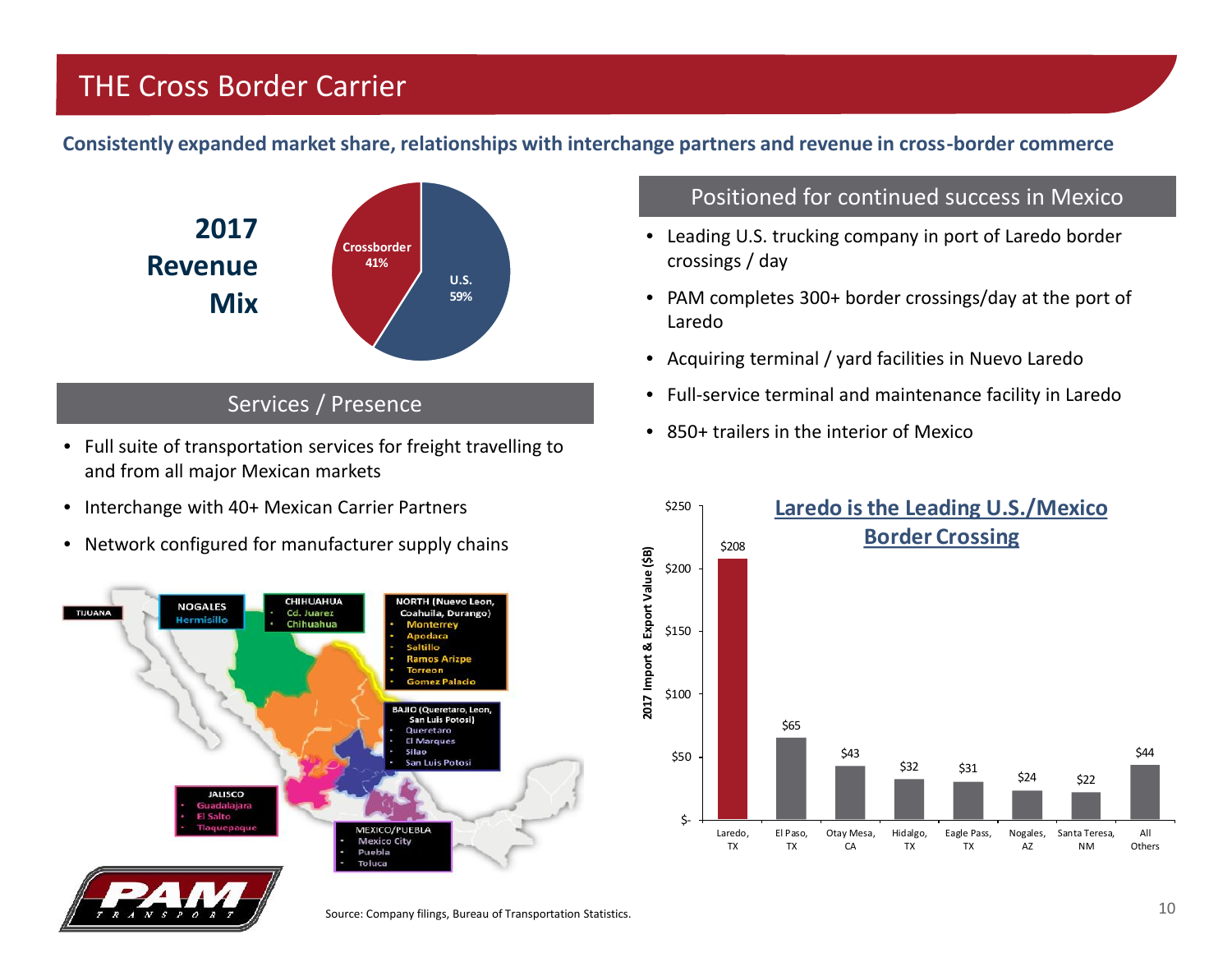## A Unique Approach to the Driver Shortage

- Dedicated business
- Regional relays
- High-density traffic lanes
	- − Consistency and "closed loops"
	- − Dependable weekly mileage = consistent pay checks
- Aging truck driver demographics industry-wide
	- PAM's program focusses largely on bringing new drivers into the industry
- B1 Driver Program allows PAM to recruit drivers from Mexico, giving us a new & significant source of driver capacity
- "Driver life-cycle" allows a driver to enter the industry, gain experience in largely dedicated lanes, and evolve to be an business owner through our very favorable Lease to Own program





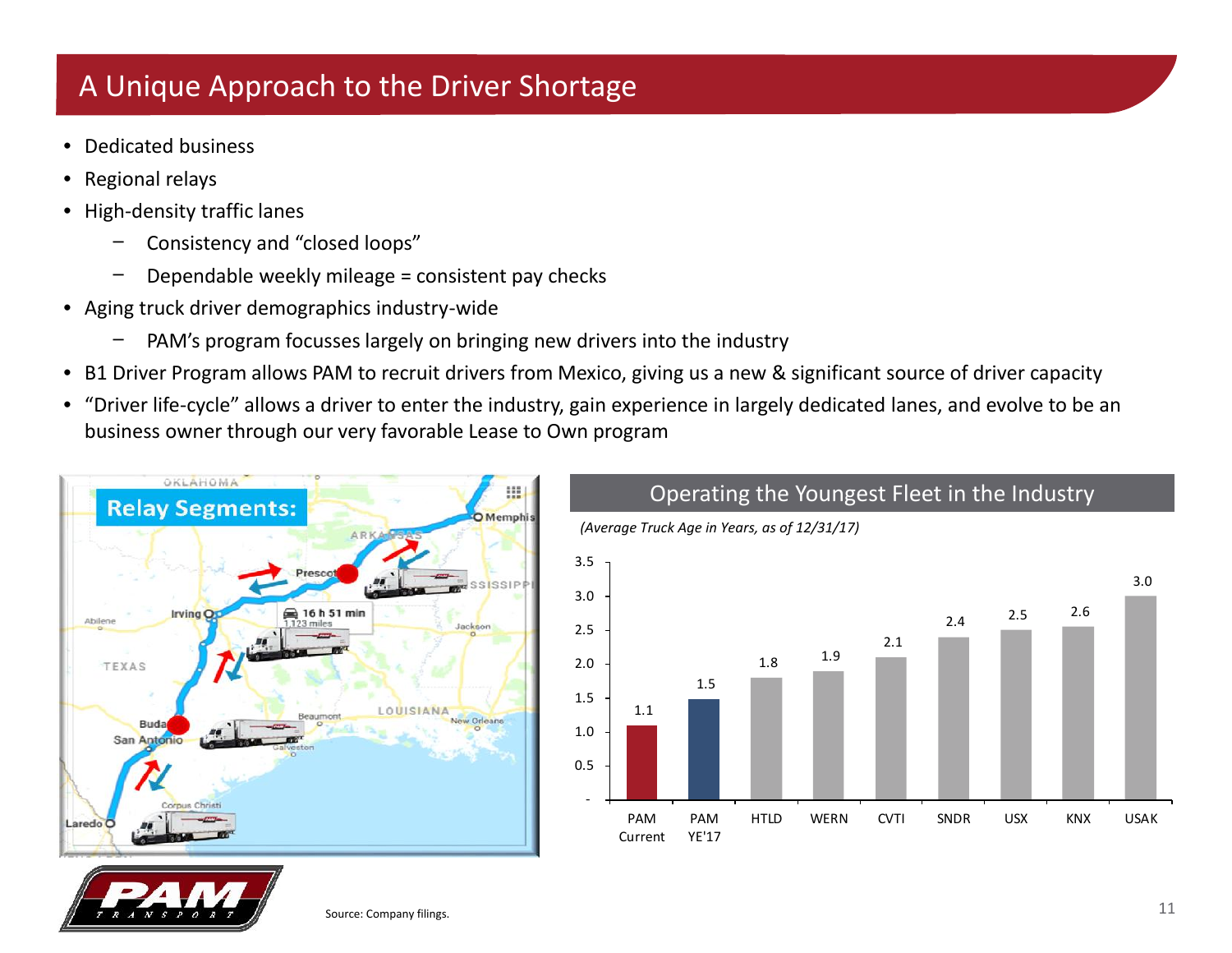## Operating Performance

*(Dollars in Millions, except Per Share Data)*



#### Total Revenue Truckload Operating Ratio (Ex. FSC)



#### Normalized Earnings per Share (1)





(1): Normalized EPS calculated as earnings before taxes, less extraordinary items, minus a 25.0% tax rate. Source: Company filings.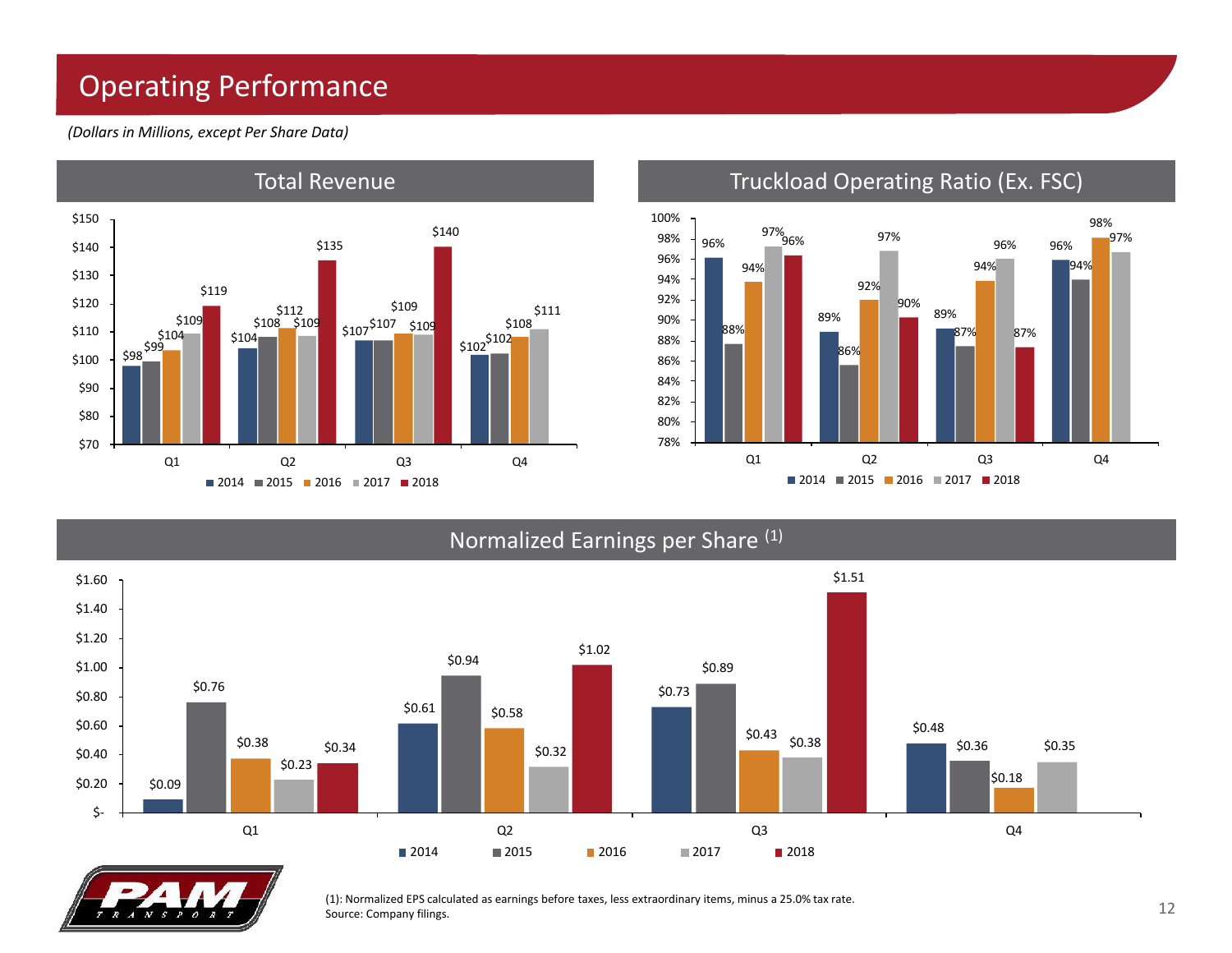## Select Statements of Operations Data

#### *(Dollars in Thousands, except Per Share Data)*

|                                           | 2018<br>(thru 3Q18) | 2017                                       | 2016         | 2015         | 2014        | 2013        | 2012        | 2011          | 2010          | 2009          |
|-------------------------------------------|---------------------|--------------------------------------------|--------------|--------------|-------------|-------------|-------------|---------------|---------------|---------------|
|                                           |                     | (data in thousands, except per share data) |              |              |             |             |             |               |               |               |
| <b>OPERATING REVENUES:</b>                |                     |                                            |              |              |             |             |             |               |               |               |
| Revenue, before fuel surcharge            | \$329,244           | \$373,523                                  | \$382,737    | \$355,403    | \$316,584   | \$313,117   | \$297,698   | \$284,178     | \$282,524     | \$260,774     |
| Fuel surcharge                            | 65,842              | 64,315                                     | 50,115       | 61,647       | 94,353      | 89,696      | 82,935      | 75,065        | 49,470        | 31,136        |
| Total operating revenues                  | 395,086             | 437,838                                    | 432,852      | 417,050      | 410,937     | 402,813     | 380,633     | 359,243       | 331,994       | 291,910       |
| <b>OPERATING EXPENSES AND COSTS:</b>      |                     |                                            |              |              |             |             |             |               |               |               |
| Salaries, wages and benefits              | 88,999              | 102,227                                    | 112,235      | 105,943      | 108,371     | 107,037     | 108,866     | 110,037       | 105,143       | 97,415        |
| Operating supplies and expenses           | 70,203              | 79,505                                     | 82,993       | 89,878       | 126,875     | 137,268     | 155,392     | 168,567       | 132,582       | 105,154       |
| Rent and purchased transportation         | 151,100             | 174,477                                    | 158,298      | 134,188      | 90,831      | 85,226      | 54,011      | 30,126        | 47,054        | 45,131        |
| Depreciation                              | 36,526              | 42,274                                     | 39,114       | 32,346       | 36,296      | 39,088      | 38,298      | 34,163        | 27,035        | 37,742        |
| Insurance and claims                      | 13,029              | 17,484                                     | 16,632       | 15,315       | 20,274      | 14,586      | 13,744      | 13,070        | 12,820        | 12,579        |
| Other                                     | 8,910               | 9,249                                      | 8,352        | 8,904        | 9,871       | 8,956       | 7,585       | 8,525         | 7,900         | 7,611         |
| (Gain) loss on disposition of equipment   | (607)               | (58)                                       | (4,700)      | (5, 754)     | (4,591)     | (854)       | (166)       | 98            | (337)         | 931           |
| Total operating expenses and costs        | 368,160             | 425,158                                    | 412,924      | 380,820      | 387,927     | 391,307     | 377,730     | 364,586       | 332,197       | 306,563       |
| <b>OPERATING INCOME</b>                   | 26,926              | 12,680                                     | 19,928       | 36,230       | 23,010      | 11,506      | 2,903       | (5, 343)      | (203)         | (14, 653)     |
| NON-OPERATING INCOME                      | 688                 | 5,853                                      | 1,485        | 1,516        | 2,099       | 1,540       | 3,288       | 1,551         | 852           | (745)         |
| <b>INTEREST EXPENSE</b>                   | (4, 226)            | (3,902)                                    | (3,641)      | (2,818)      | (2,897)     | (3, 375)    | (2,596)     | (1,798)       | (2, 252)      | (2, 373)      |
| <b>INCOME BEFORE INCOME TAXES</b>         | 23,388              | 14,631                                     | 17,772       | 34,928       | 22,212      | 9,671       | 3,595       | (5,590)       | (1,603)       | (17, 771)     |
| Federal and state income tax expense      | 5,464               | (24, 268)                                  | 6,671        | 13,492       | 8,721       | 3,756       | 1,416       | (2, 733)      | (948)         | (2,924)       |
| <b>NET INCOME</b>                         | 17,924              | 38,899<br>\$.                              | 11,101<br>S. | 21,436<br>\$ | 13,491<br>S | 5,915<br>\$ | 2,179<br>S  | (2,857)<br>S  | (655)<br>S.   | \$ (14, 847)  |
| <b>EARNINGS PER COMMON SHARE:</b>         |                     |                                            |              |              |             |             |             |               |               |               |
| <b>Basic</b>                              | 2.93                | \$.<br>6.14                                | \$.<br>1.68  | \$.<br>2.94  | 1.69        | \$,<br>0.68 | \$.<br>0.25 | (0.32)<br>\$. | (0.07)<br>\$. | -\$<br>(1.15) |
| <b>Diluted</b>                            | 2.89                | \$<br>6.08                                 | \$<br>1.67   | \$<br>2.93   | Ś.<br>1.68  | Ś.<br>0.68  | Ŝ.<br>0.25  | \$<br>(0.32)  | Ŝ.<br>(0.07)  | \$<br>(1.15)  |
| <b>AVERAGE COMMON SHARES OUTSTANDING:</b> |                     |                                            |              |              |             |             |             |               |               |               |
| <b>Basic</b>                              | 6,120               | 6,331                                      | 6,627        | 7,288        | 7,990       | 8,662       | 8,700       | 9,056         | 9,415         | 9,411         |
| <b>Diluted</b>                            | 6,203               | 6,398                                      | 6,649        | 7,325        | 8,034       | 8,682       | 8,702       | 9,056         | 9,415         | 9,411         |